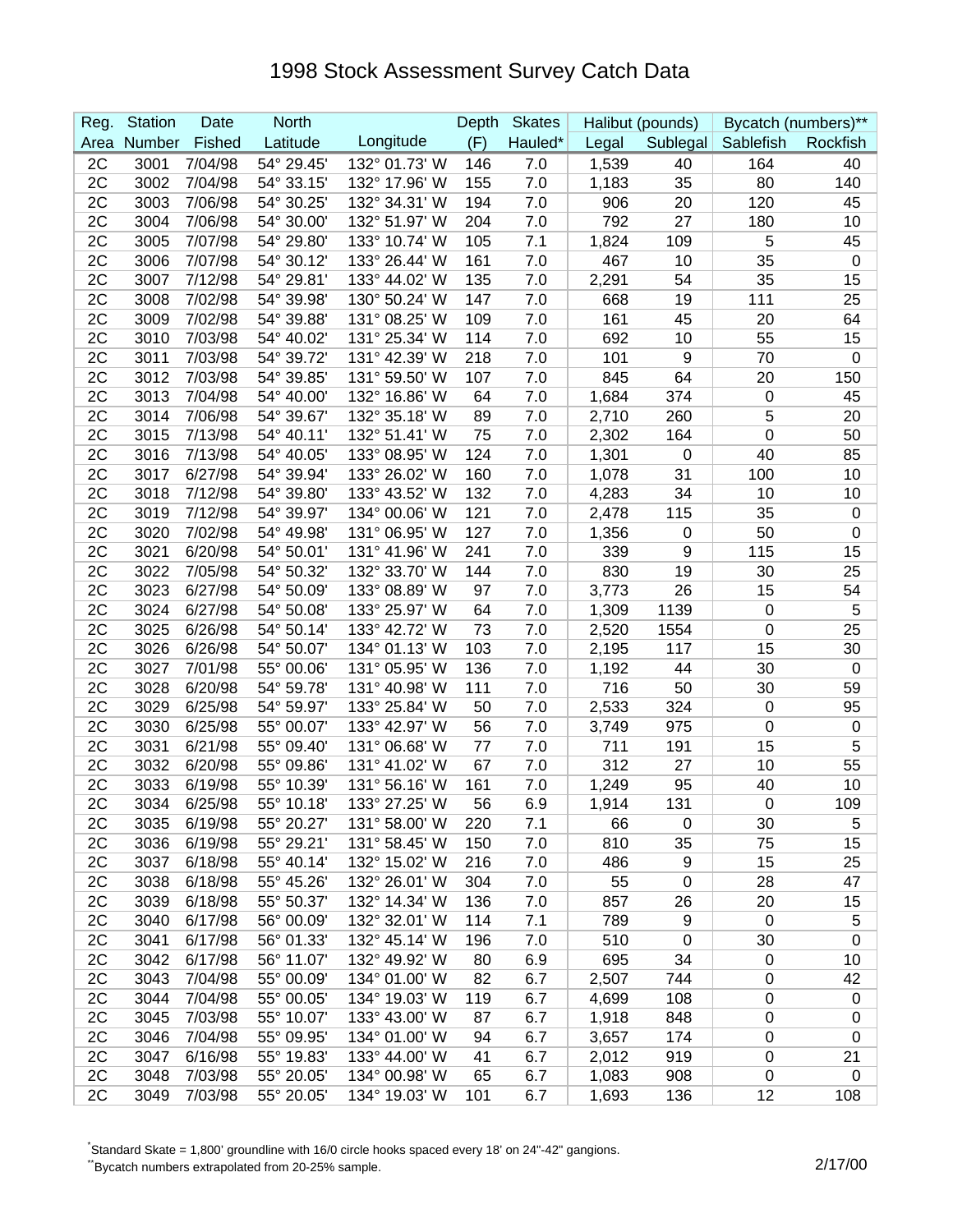## 1998 Stock Assessment Survey Catch Data

| Reg. | <b>Station</b> | Date    | <b>North</b> |               | Depth | <b>Skates</b> |       | Halibut (pounds) | Bycatch (numbers)** |                |
|------|----------------|---------|--------------|---------------|-------|---------------|-------|------------------|---------------------|----------------|
| Area | Number         | Fished  | Latitude     | Longitude     | (F)   | Hauled*       | Legal | Sublegal         | Sablefish           | Rockfish       |
| 2C   | 3050           | 7/05/98 | 55° 19.91'   | 134° 36.00' W | 110   | 6.7           | 1,758 | 102              | 12                  | 12             |
| 2C   | 3051           | 6/17/98 | 55° 30.12'   | 134° 00.99' W | 51    | 6.7           | 1,534 | 434              | 0                   | 8              |
| 2C   | 3052           | 7/05/98 | 55° 29.91'   | 134° 18.98' W | 92    | 6.7           | 2,388 | 96               | $\mathbf 0$         | $\pmb{0}$      |
| 2C   | 3053           | 7/05/98 | 55° 30.05'   | 134° 36.98' W | 122   | 6.7           | 1,470 | 177              | 62                  | 0              |
| 2C   | 3054           | 7/06/98 | 55° 29.91'   | 134° 54.07' W | 157   | 6.7           | 1,048 | 115              | 8                   | 0              |
| 2C   | 3055           | 6/17/98 | 55° 39.88'   | 134° 00.96' W | 107   | 6.7           | 3,280 | 111              | 0                   | 8              |
| 2C   | 3056           | 6/17/98 | 55° 39.95'   | 134° 18.98' W | 111   | 6.7           | 1,339 | 227              | 29                  | 0              |
| 2C   | 3057           | 7/06/98 | 55° 40.11'   | 134° 37.02' W | 110   | 6.7           | 2,737 | 281              | $\mathbf 0$         | $\mathbf 0$    |
| 2C   | 3058           | 7/06/98 | 55° 40.02'   | 134° 54.98' W | 109   | 0.8           | 481   | 25               | $\mathbf 0$         | 4              |
| 2C   | 3059           | 6/04/98 | 55° 50.00'   | 133° 25.65' W | 33    | 6.7           | 634   | 17               | 4                   | 58             |
| 2C   | 3060           | 6/04/98 | 55° 49.98'   | 133° 44.00' W | 69    | 6.6           | 1,184 | 8                | $\boldsymbol{0}$    | 90             |
| 2C   | 3061           | 6/05/98 | 55° 50.10'   | 134° 02.00' W | 155   | 6.6           | 827   | 10               | 8                   | 8              |
| 2C   | 3062           | 6/18/98 | 55° 49.98'   | 134° 37.00' W | 77    | 6.7           | 627   | 16               | 4                   | 58             |
| 2C   | 3063           | 6/18/98 | 55° 50.09'   | 134° 54.98' W | 100   | 6.7           | 845   | $\mathbf 0$      | 0                   | 50             |
| 2C   | 3064           | 6/19/98 | 55° 49.94'   | 135° 12.97' W | 151   | 6.7           | 1,724 | 79               | 37                  | 21             |
| 2C   | 3065           | 6/04/98 | 55° 54.99'   | 133° 34.98' W | 40    | 6.7           | 533   | $\mathbf 0$      | 5                   | 19             |
| 2C   | 3066           | 6/05/98 | 55° 59.99'   | 134° 02.00' W | 42    | 6.7           | 2,437 | 395              | 0                   | 12             |
| 2C   | 3067           | 6/05/98 | 56° 00.02'   | 134° 20.00' W | 43    | 6.7           | 3,352 | 223              | 0                   | 38             |
| 2C   | 3068           | 6/18/98 | 55° 59.88'   | 134° 37.99' W | 185   | 6.7           | 1,504 | 35               | 58                  | 62             |
| 2C   | 3069           | 6/19/98 | 55° 59.87'   | 134° 55.01' W | 195   | 6.7           | 3,114 | 38               | 78                  | 45             |
| 2C   | 3070           | 6/19/98 | 55° 59.97'   | 135° 13.02' W | 189   | 6.7           | 3,417 | 32               | 83                  | 21             |
| 2C   | 3071           | 6/15/98 | 56° 09.99'   | 133° 44.00' W | 172   | 6.7           | 887   | 81               | 21                  | $\mathbf 0$    |
| 2C   | 3072           | 6/06/98 | 56° 10.03'   | 134° 19.97' W | 76    | 6.6           | 3,556 | 267              | $\mathbf 0$         | 12             |
| 2C   | 3073           | 6/07/98 | 56° 09.94'   | 134° 38.02' W | 152   | 6.7           | 1,125 | 97               | 4                   | 29             |
| 2C   | 3074           | 6/07/98 | 56° 10.00'   | 134° 55.98' W | 103   | 6.7           | 2,808 | 671              | 4                   | 4              |
| 2C   | 3075           | 6/20/98 | 56° 10.02'   | 135° 14.01' W | 152   | 6.7           | 1,386 | 57               | 66                  | 0              |
| 2C   | 3076           | 6/15/98 | 56° 19.90'   | 133° 44.03' W | 92    | 6.7           | 1,513 | 10               | 17                  | 4              |
| 2C   | 3077           | 6/06/98 | 56° 19.89'   | 134° 20.00' W | 97    | 6.7           | 802   | 15               | $\mathbf 0$         | 21             |
| 2C   | 3078           | 6/08/98 | 56° 19.93'   | 134° 56.00' W | 66    | 6.7           | 1,450 | 49               | $\boldsymbol{0}$    | 8              |
| 2C   | 3079           | 6/20/98 | 56° 20.04'   | 135° 14.01' W | 86    | 6.7           | 1,734 | 306              | 0                   | 71             |
| 2C   | 3080           | 6/20/98 | 56° 20.14'   | 135° 32.01' W | 110   | 6.7           | 1,143 | 61               | 42                  | $\mathbf 0$    |
| 2C   | 3081           | 6/15/98 | 56° 29.00'   | 133° 44.00' W | 60    | 6.7           | 546   | $\mathbf 0$      | $\mathbf 0$         | $\mathbf 0$    |
| 2C   | 3082           | 6/06/98 | 56° 30.00'   | 134° 19.98' W | 56    | 6.7           | 2,285 | 470              | 0                   | 17             |
| 2C   | 3083           | 8/01/98 | 56° 29.96'   | 135° 15.13' W | 65    | 6.8           | 2,427 | 477              | $\mathbf 0$         | 89             |
| 2C   | 3084           | 8/01/98 | 56° 29.99'   | 135° 33.25' W | 88    | 6.7           | 2,592 | 177              | 0                   | 252            |
| 2C   | 3085           | 8/01/98 | 56° 39.88'   | 135° 15.05' W | 27    | 6.7           | 859   | 9                | $\mathbf 0$         | 63             |
| 2C   | 3086           | 8/01/98 | 56° 40.00'   | 135° 33.98' W | 73    | 6.7           | 1,099 | 72               | $\mathbf 0$         | 109            |
| 2C   | 3087           | 7/31/98 | 56° 40.00'   | 135° 52.15' W | 131   | 6.7           | 2,272 | 108              | 63                  | 29             |
| 2C   | 3088           | 7/23/98 | 56° 49.99'   | 132° 49.92' W | 112   | 6.7           | 1,108 | 128              | 8                   | $\overline{0}$ |
| 2C   | 3089           | 7/31/98 | 56° 50.00'   | 135° 52.20' W | 102   | 6.7           | 2,900 | 128              | 12                  | 21             |
| 2C   | 3090           | 7/23/98 | 56° 56.95'   | 132° 58.06' W | 71    | 6.7           | 191   | 50               | 21                  | 0              |
| 2C   | 3091           | 7/24/98 | 57° 00.00'   | 134° 20.95' W | 182   | 6.7           | 1,458 | 60               | 256                 | 0              |
| 2C   | 3092           | 7/31/98 | 57° 00.01'   | 135° 59.91' W | 54    | 6.7           | 560   | 405              | $\mathbf 0$         | 166            |
| 2C   | 3093           | 7/23/98 | 57° 03.00'   | 133° 04.93' W | 73    | 6.8           | 595   | 56               | 17                  | 0              |
| 2C   | 3094           | 7/24/98 | 57° 10.02'   | 133° 43.06' W | 178   | 6.7           | 1,350 | 59               | 143                 | 21             |
| 2C   | 3095           | 7/24/98 | 57° 09.99'   | 134° 03.16' W | 151   | 6.0           | 1,079 | 28               | 109                 | $\overline{0}$ |
| 2C   | 3096           | 7/25/98 | 57° 09.79'   | 134° 39.55' W | 83    | 6.7           | 824   | 28               | 8                   | 88             |
| 2C   | 3097           | 7/30/98 | 57° 09.91'   | 135° 54.24' W | 42    | 6.7           | 1,253 | 462              | $\mathbf 0$         | 87             |
| 2C   | 3098           | 7/30/98 | 57° 10.00'   | 136° 12.16' W | 127   | 6.7           | 2,835 | 163              | 29                  | 8              |

\* Standard Skate = 1,800' groundline with 16/0 circle hooks spaced every 18' on 24"-42" gangions.

\*Bycatch numbers extrapolated from 20-25% sample. 2/17/00